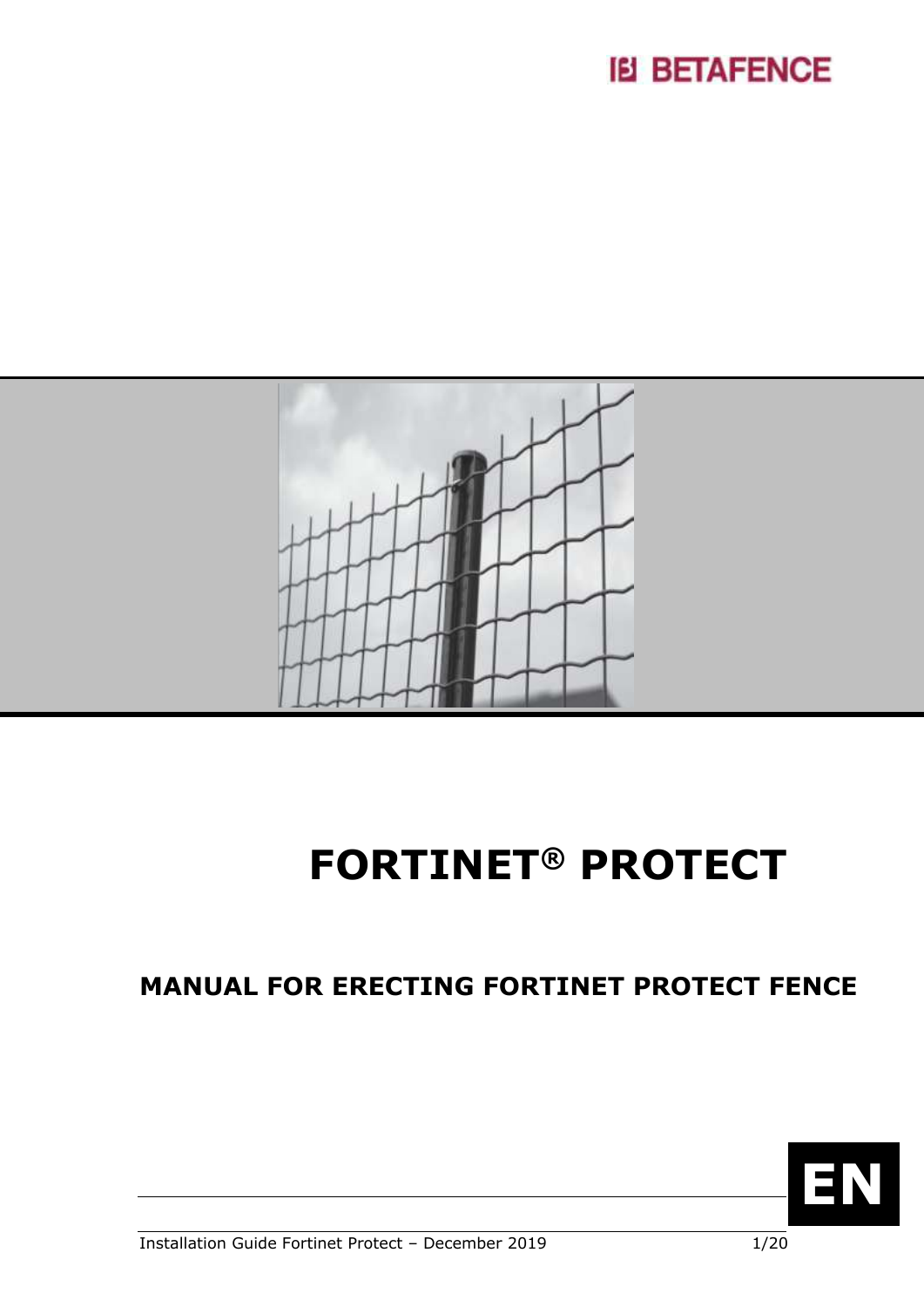### **Table of contents**

| 2. Preparation of the perimeter fence line 4                                         |
|--------------------------------------------------------------------------------------|
| 3. Embedding the posts into the concrete 6                                           |
|                                                                                      |
|                                                                                      |
|                                                                                      |
| 7. Supplementary indications to keep in mind 11                                      |
| 8. Reparation of fortinet welded mesh 17                                             |
|                                                                                      |
|                                                                                      |
| 9. Fixing of Y-extension arms with barbed wire and clipped razor                     |
|                                                                                      |
| A. Fixation of the Y-extension arms on straight posts. 20                            |
| B. Fixation of the barbed wire on the Y-extension 20                                 |
| C. Installation & fixation of the concertina coil on top of the                      |
| Y-extension arms $\dots\dots\dots\dots\dots\dots\dots\dots\dots\dots\dots\dots\dots$ |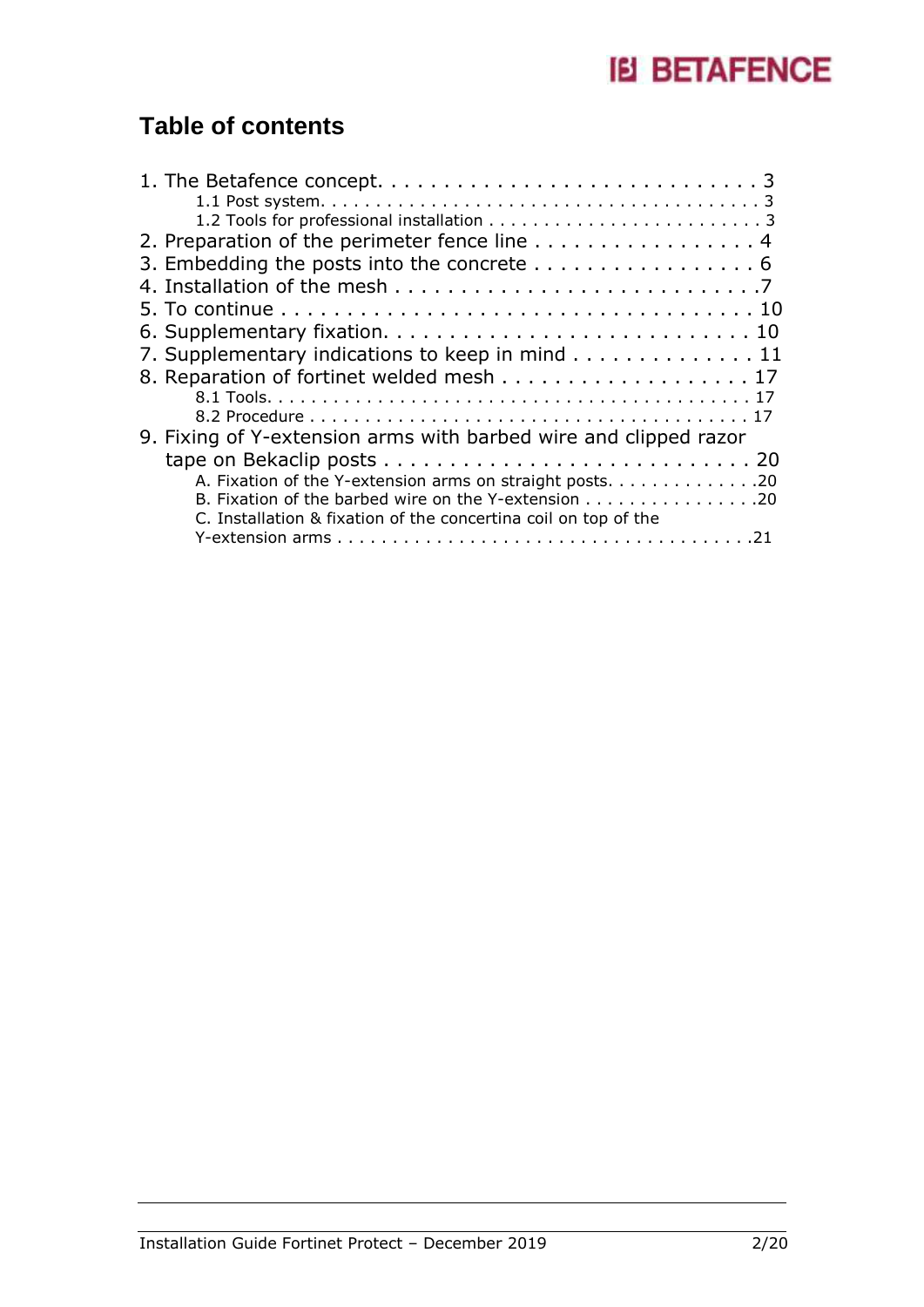## **1. THE BETAFENCE CONCEPT**

#### **POST SYSTEM**



### **Professional Bekaclip posts**

The welded mesh is fixed to the posts using stainless steel fixing clips.

### **TOOLS FOR PROFESSIONAL INSTALLATION**



### **Tension comb**

For even distribution of the tension across the welded mesh. For netting 1,50 meter to 2 meter high.

### **Clip tongs**

For fixing the clips to the attachment strips on the posts.





### **Crimping tongs**

For adjusting the tension (increases the crimping in the horizontal wires of the mesh)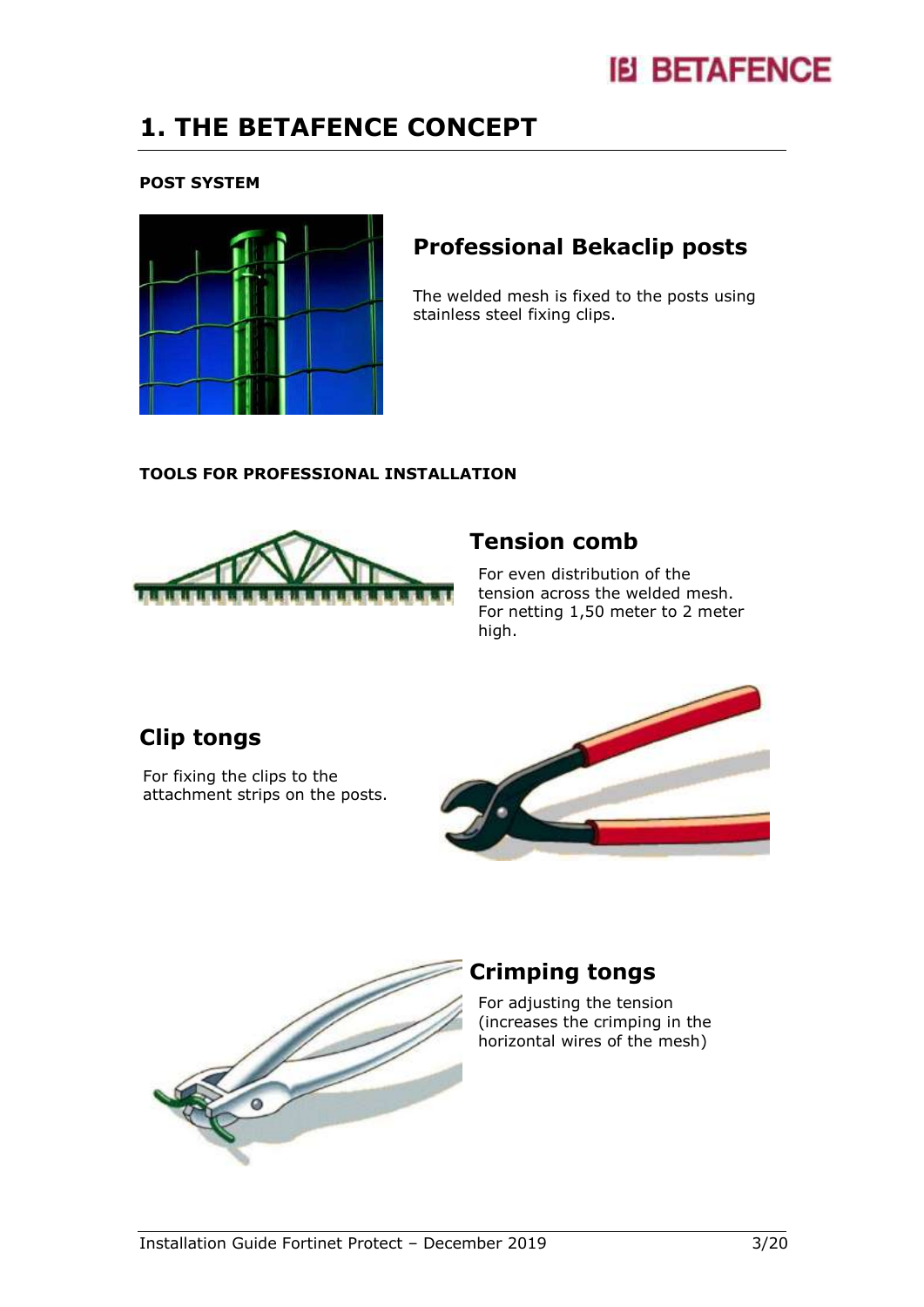## **2. PREPARATION OF THE PERIMETER FENCE LINE**

Level the fence line as much as possible over a width of about 3 meter and over the total length: endless undulations make the erecting of the fence very difficult.



#### Normal ground constitution

Holes can be drilled by means of a drill screwed on an excavator: see dimensions as indicated on attached shopdrawing.

#### Sandy ground

Work with precast concrete foundation blocks ( off-site or "in sito" ) Make full slots following the fence line and install the foundation blocks. Fill up the slot with back fill, gravel or something alike. Level the area in front (=outside the property) over about 3 meter.

#### Hard rocky ground

Drill holes with diameter +/- 20 cm, 60 cm deep by means of an adapted widia drill screwed on an excavator: posts can be shortened.

After putting the postst in the holes fill up the holes with rigid liquid concrete.

#### In areas where there is water accumulation

Depending on the dept, use longer posts or check the possibility to put the fence on another track.

#### Important note:

- Take at least one week for hardening of the concrete
- Make wet several times a day and protect against sunshine especially when temperatures are high
- We advice to use concrete as dry as possible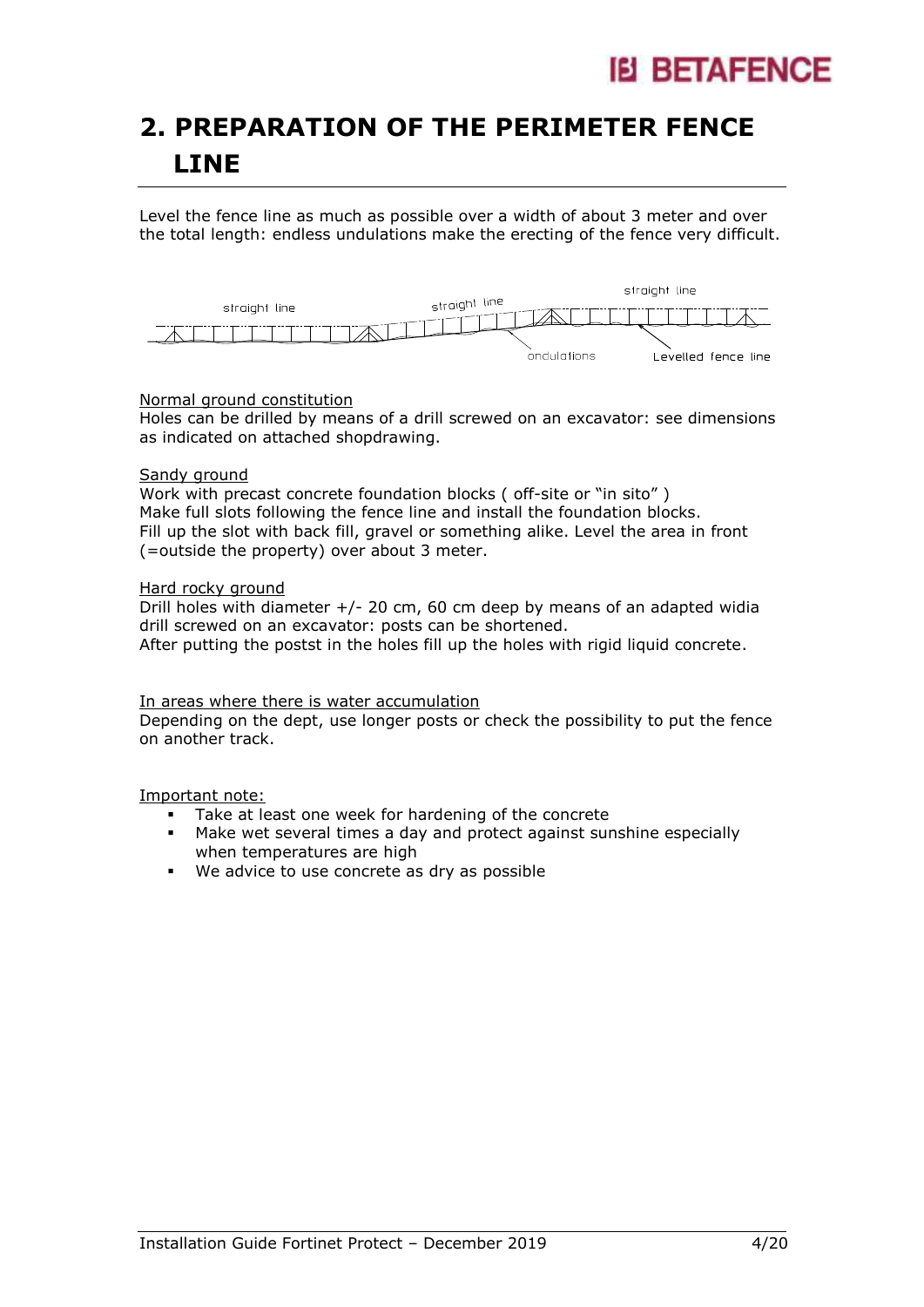### Sample of a property



#### Inner- and outer corners

Verify the details related to the direction of the fixing strip on the post when making inner- and outer-corners.

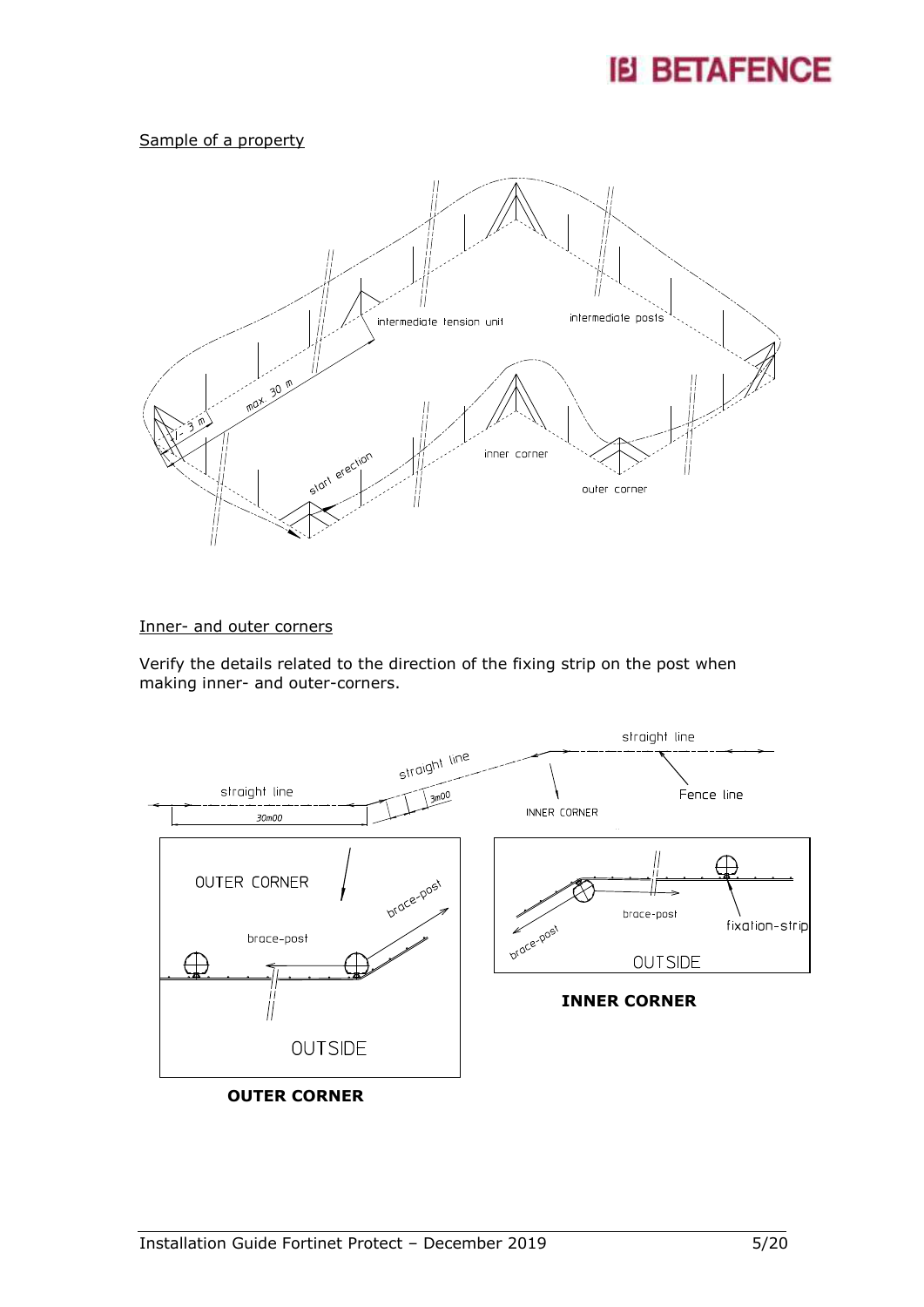### **3. EMBEDDING THE POSTS INTO THE CONCRETE (+ ONE WEEK FOR HARDENING)**



### **STEP 1**

Start embedding the corner-, first- and end- posts and the intermediate tension posts first, together with the brace posts.

### **STEP 2**

Fix the brace posts properly: each hole has to be directed to the mid point of the Bekaclip post; screws have to be fixed properly. Holes diameter 8 mm for hook bolts to be drilled on site/off site by a contractor.

### **STEP 3**

Tension a rope from top to top of these tension units and embed the intermediate posts properly whilst touching the rope on top of the intermediate posts to ensure the right level and direction.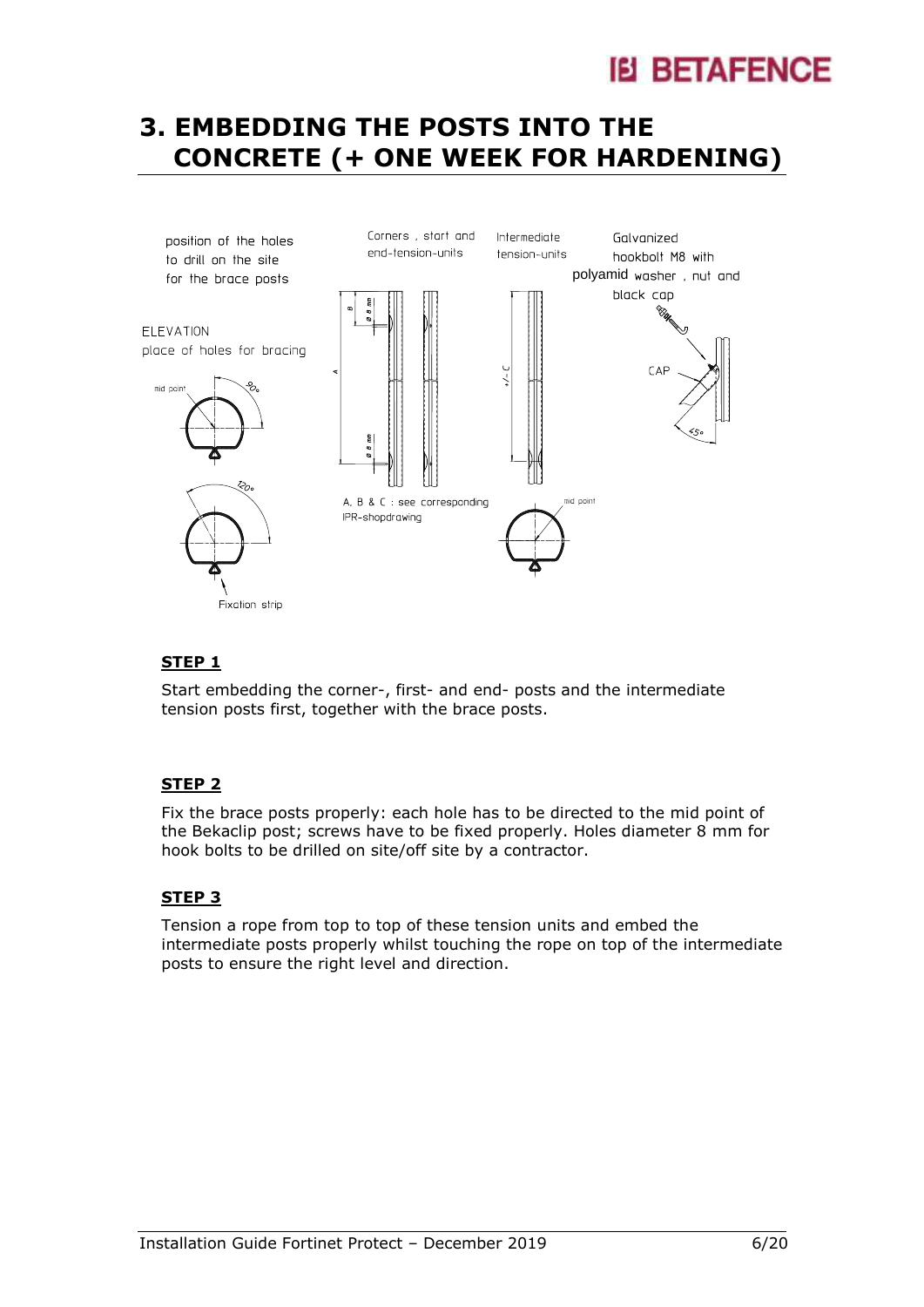## **4. INSTALLATION OF THE MESH**



Bekaclip post with Bekaclip tong and stainless steel clips



### **STEP 1 & STEP 2**

Unroll two Fortinet Protect rolls over the ground in front of the posts.

### **STEP 3**

Connect them by means of the Fortinet clips.

JONCTION OF TWO ROLLS : fix each horizontal wire

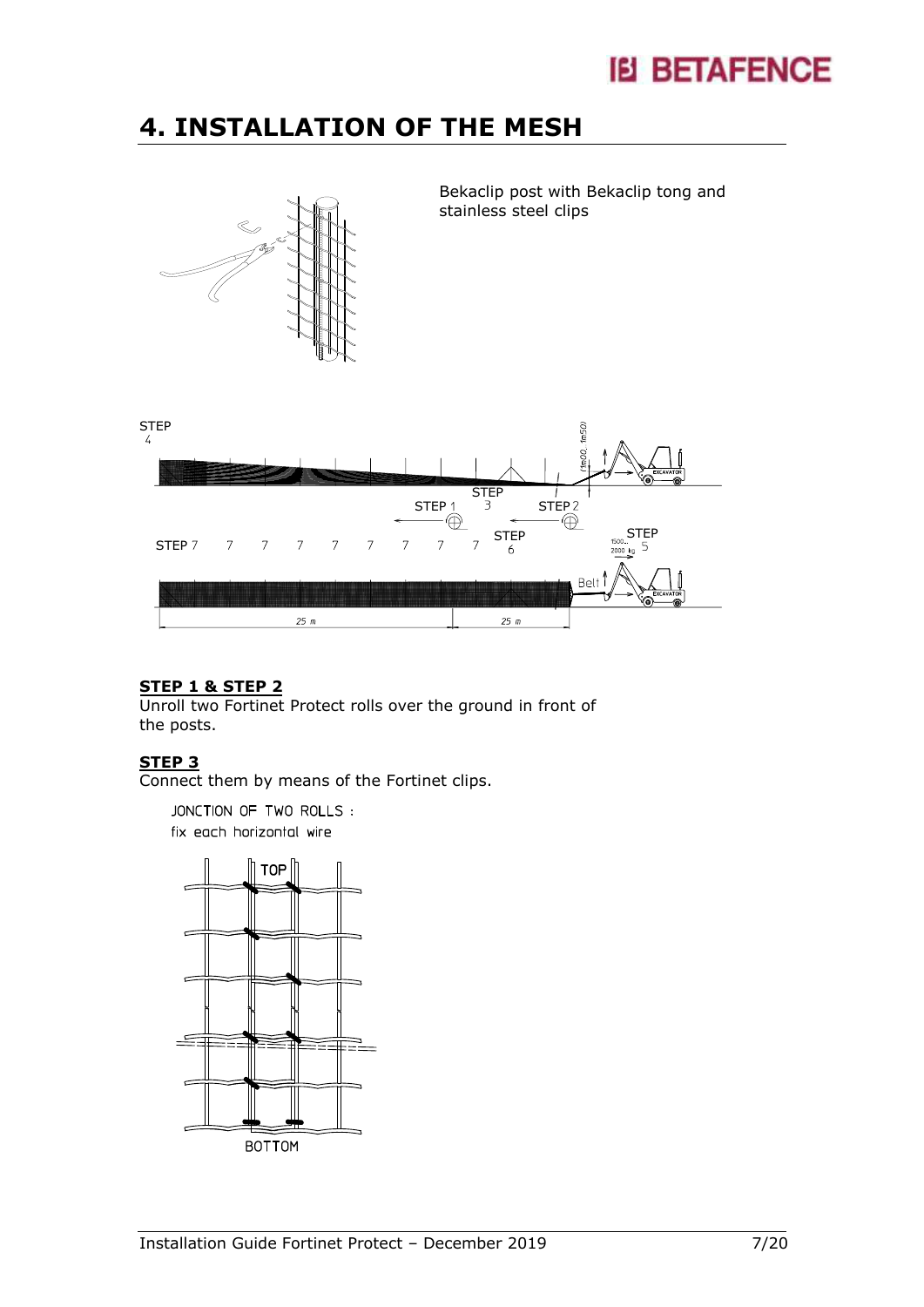

#### **STEP 4**

Lift up the start of the roll and fix on the first post.

Fix each horizontal wire to start. Horizontal wires of the welded mesh on the outside of the property.

FIRST TENSION POST: fix each horizontal wire



The overhangs directed to the top of the fence.

Secure the fixation by means of double knotted tie wire all over the height of the fence.

**STEP 5**

knotted double tie

wire



Insert the tension comb in the welded mesh a couple of meters over the first intermediate tension unit (at least 30 meter away from the first post).

Hang on the belt/rope between tension comb and the scoop of the excavator and start tensioning. The welded mesh will lift up by itself.

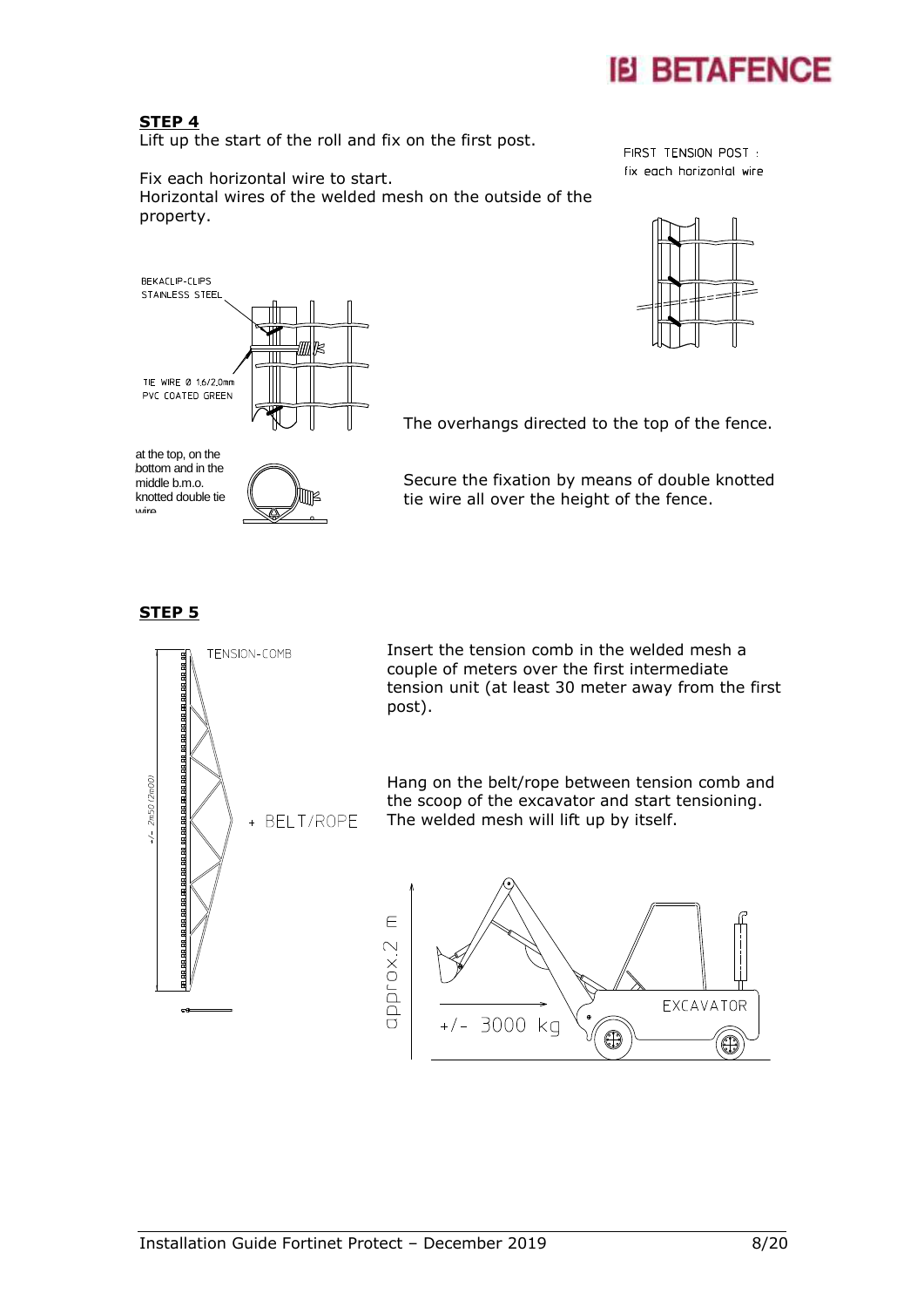

### **STEP 6**



Verify the distance between the lower part of the roll and ground level before fixing properly.

### **STEP 7**

Do the same on each intermediate post: distance between two clips is about 40 cm.

Check height above ground level on each post before fixing.

**INTERMEDIATE POST:** fix at least each 40 cm

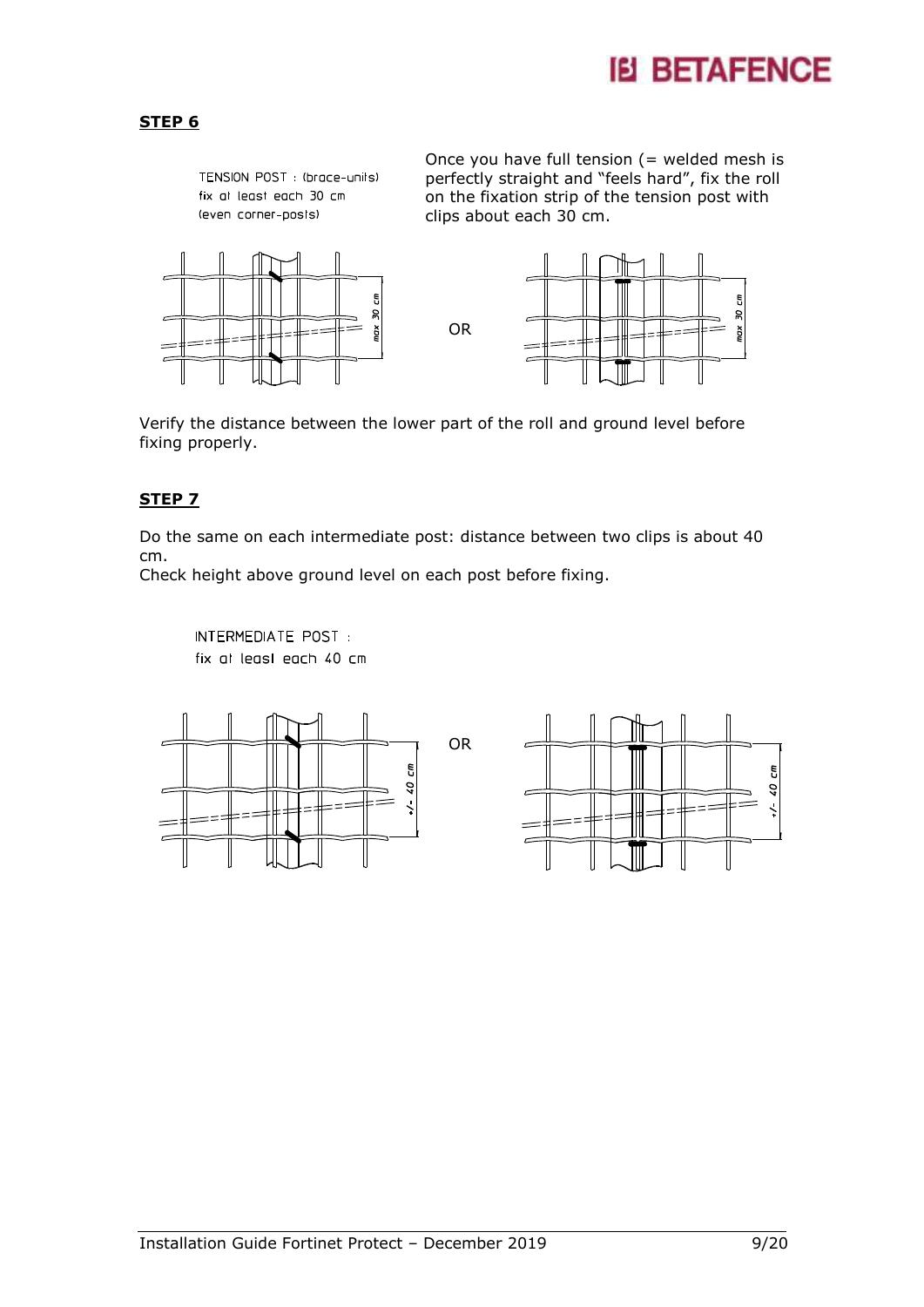## **5. TO CONTINUE**

Once the first 30 linear meter are installed properly, untension the tension comb and the belt/rope.

Connect 2 or 3 new rolls on the first end and tension by means of the tension comb, the belt and the excavator.

Always check the distance between welded mesh and ground level and make yourself pleased with the tension on the welded mesh before fixing.

Always fix the mesh first on the tension units (step 6 each  $+/-$  30 linear meter) and later on the intermediate posts (step 7) .

JONCTION OF TWO ROLLS: fix each horizontal wire



## **6. SUPPLEMENTARY FIXATION**

Supplementary double tie wire can be added afterwards and knotted on the inside of the property. We advice once at the top, once at the bottom and once in the middle of the welded mesh.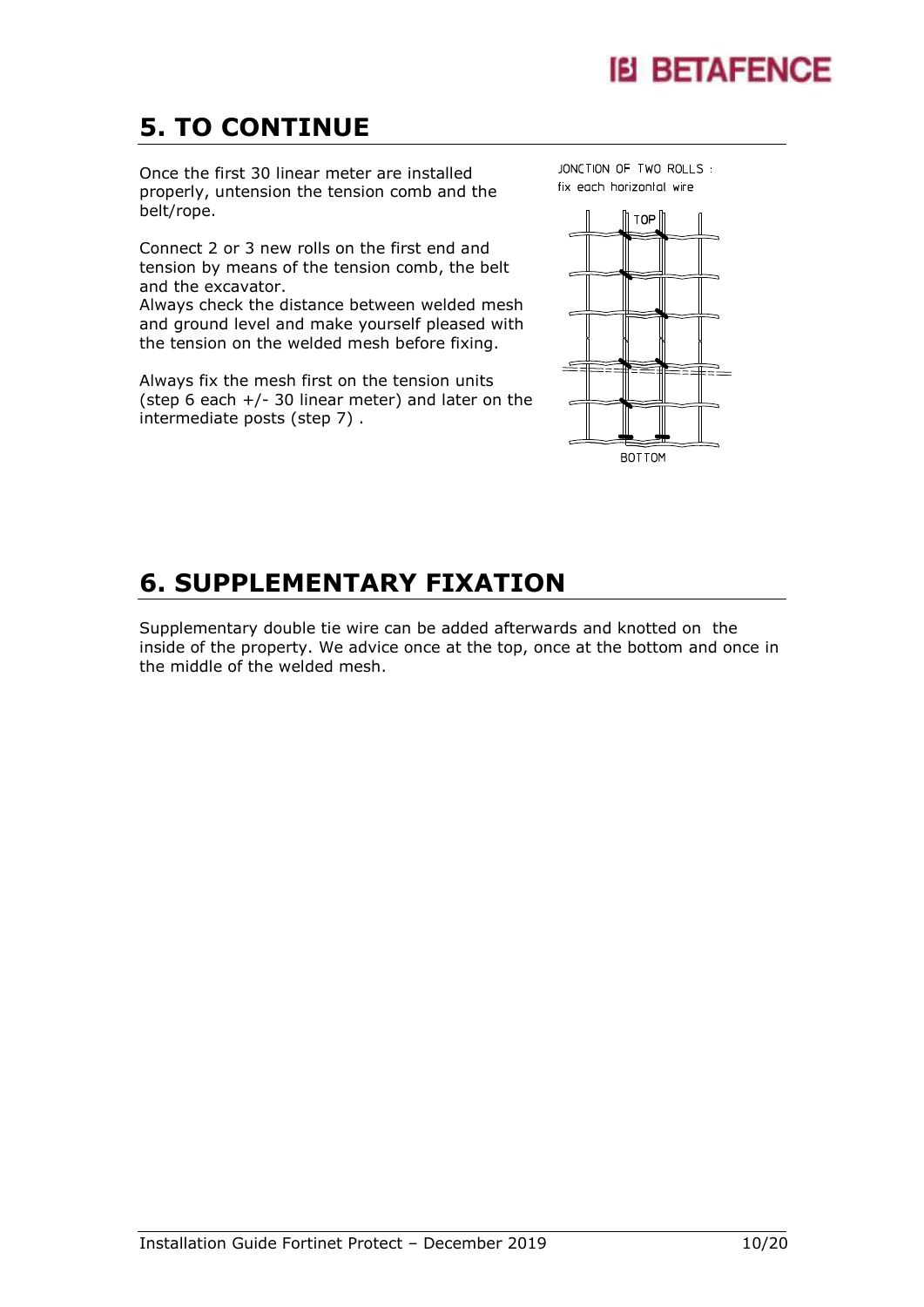## **7. SUPPLEMENTARY INDICATIONS TO KEEP IN MIND**

- 1. We advice to start erecting the fence on a normal, flat and horizontal ground level to learn and to feel how to handle .
- 2. Inner and outer corners

It is very important to think about the position of the fixation strip of the Bekaclip posts before embedding them into the concrete, see the details. Also think about the direction of tensioning before embedding and drilling the corner posts: sometimes it can be better to turn the post over 90°. Ensure yourself before starting.

3. Slopes



- Foresee tension units each time the fence changes direction, horizontally as well as vertically.
- Fix lower and upper part of the fence properly on the tension units .
- Cut of a part or prepare the length of the Fortinet roll you need to fill up the "gap".
- Fix the welded mesh on the lower part (detail 1).
- Try to join each "horizontal" wire by means of the stainless steel clips type Fortinet.
- Insert the tension comb with the belt in top of the slope and tension by means of the excavator, parallel to the groundlevel.





- $\blacksquare$  Fix the end of the infill with the upper part, by joining almost every " horizontal" wire (detail 2).
- Fix all intermediate posts/fence (detail 3).

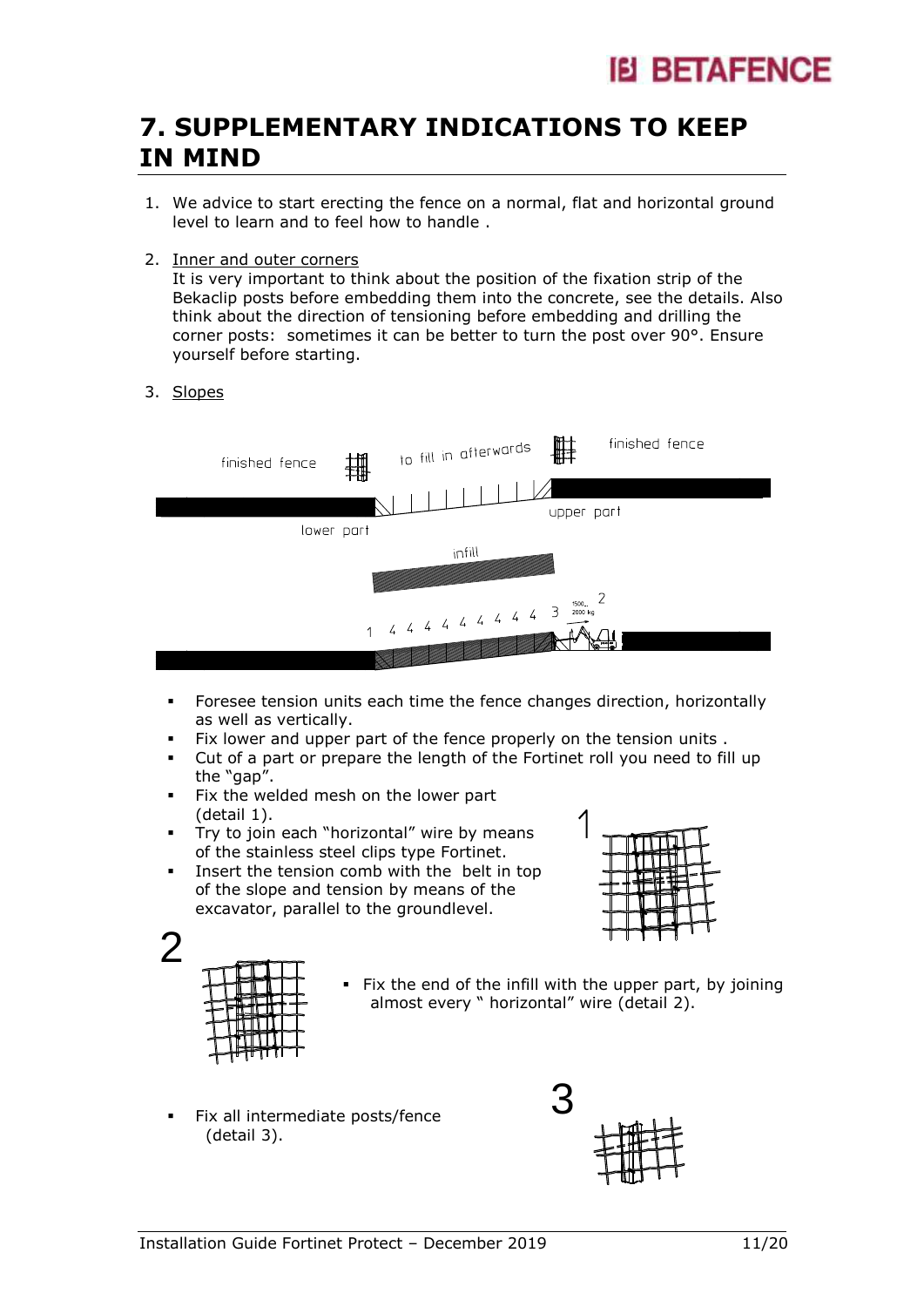

- 4. It is important to have some rigid ladders to allow labourers to work up to 2,5 meter high .
- 5. Never walk over the welded mesh when spread over the ground, except to join two rolls. Otherwise, each step damages/deforms the fence and will influence the look afterwards. Of course, this can be adjusted by means of the crimp tong but takes supplementary time afterwards. If there are undulations in the fence after fixing properly, they can be removed by means of the same crimp tong.



- 6. When interrupting erecting fence ( for instance after a shift/before a weekend), always fix the last end of the welded mesh on the "last intermediate tension unit" with clips 10 to 15cm spacing between.
- 7. Prepare the fence line as straight levelled as possible and remove all dirt (rock blocs, wooden planks,….) over a width of about 3 meter in front of the posts: this decreases damages on the welded mesh and increases safety on the job, the speed and the end look of the fence.
- 8. In case of concrete on the lower part of the Bekaclip posts, clean them before everything is hardened, otherwise it will be difficult or impossible to install the clips properly.
- 9. If axe holes of the Fortinet Protect rolls are damaged during uncharging the containers, cut away two or tree meshes. Keep in mind that, when fixing two rolls together, it is important that the join is as flat as possible .
- 10. If intermediate posts are not perfectly levelled, it is possible to adjust before fixing the mesh by means of the black small tension forks by pushing the posts to the left or to the right: this will upgrade the look afterwards .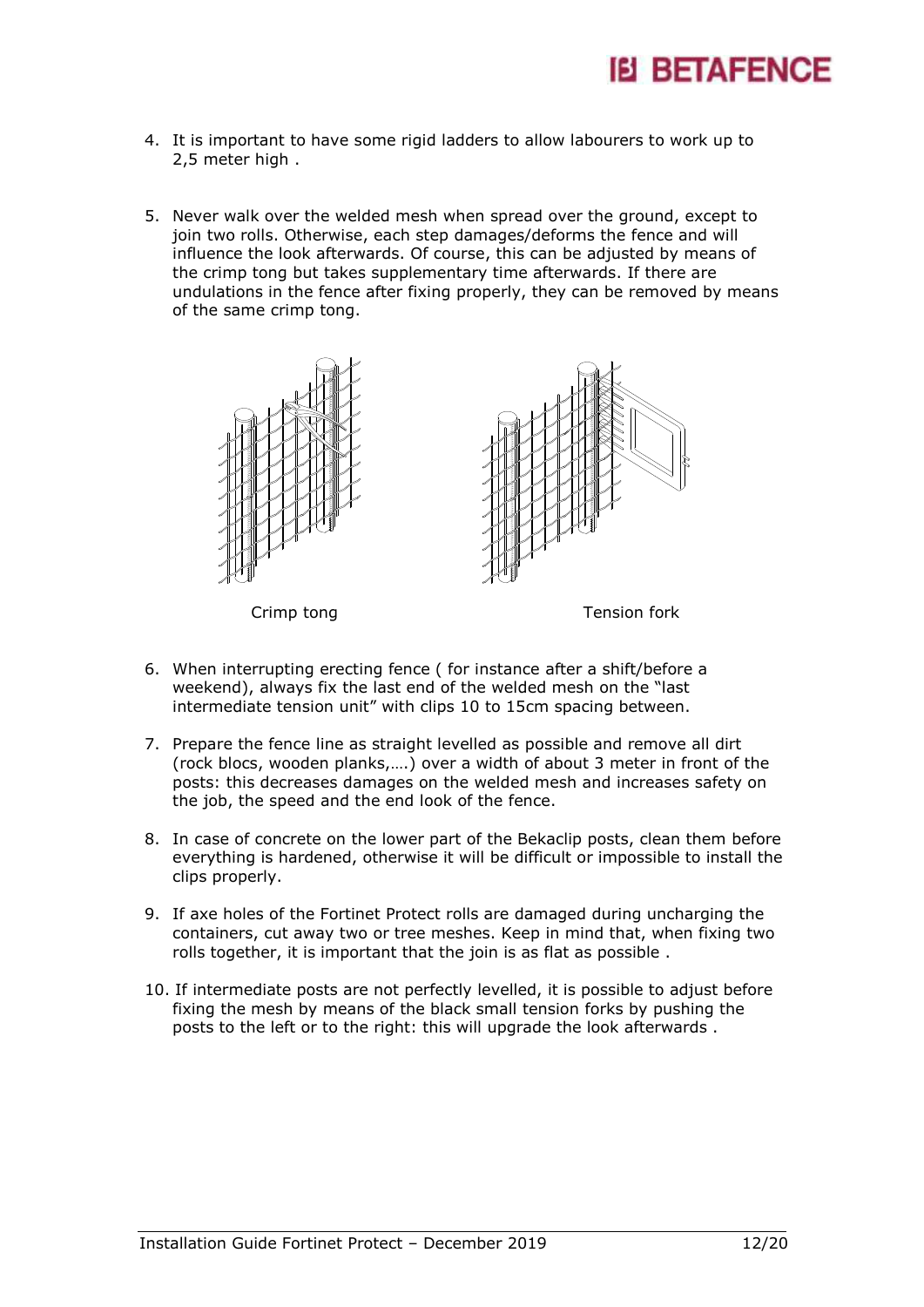### 11. Number of clips :

For a 2 meter high fence

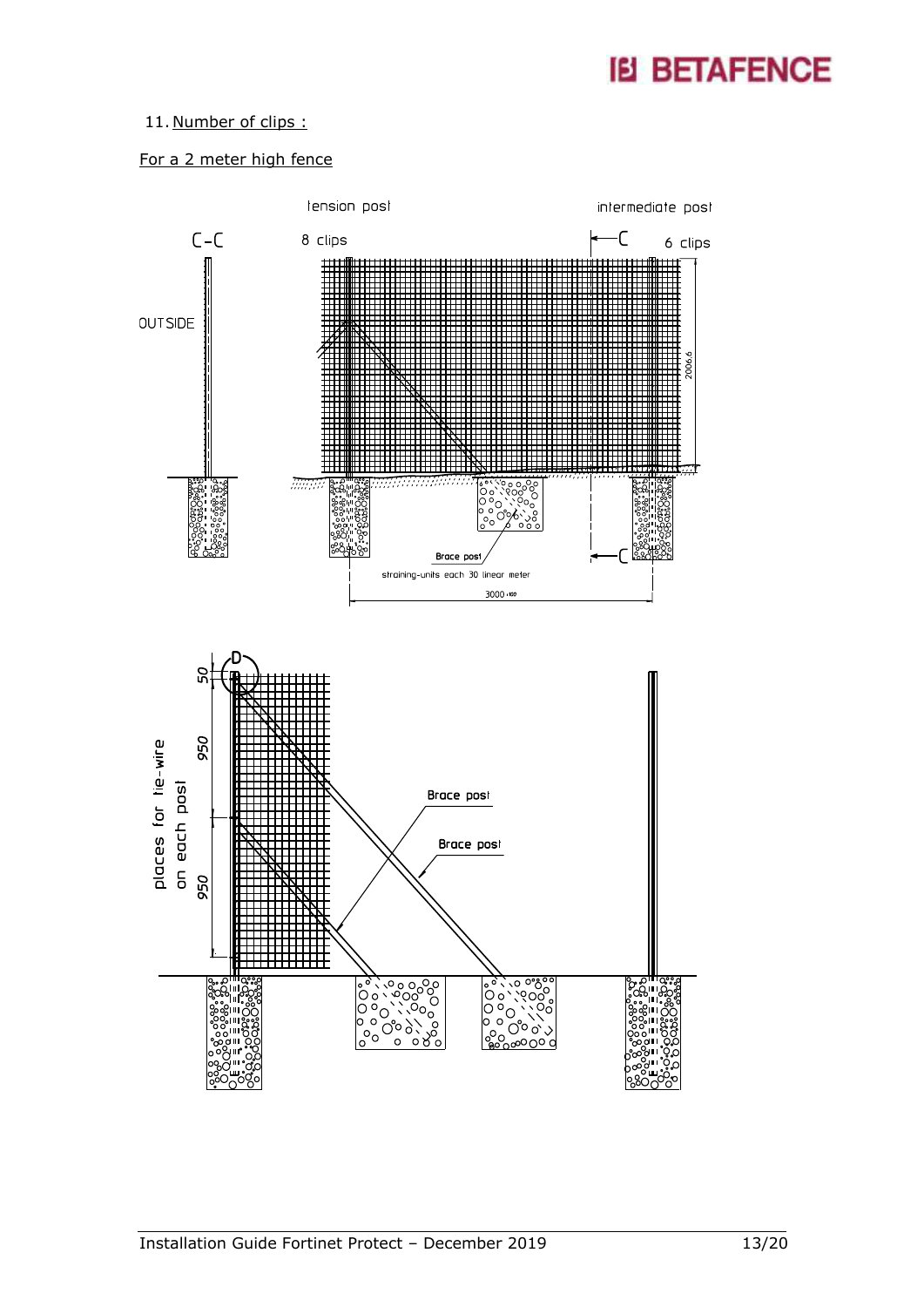





### For a 2,5 meter high fence with extension arm :

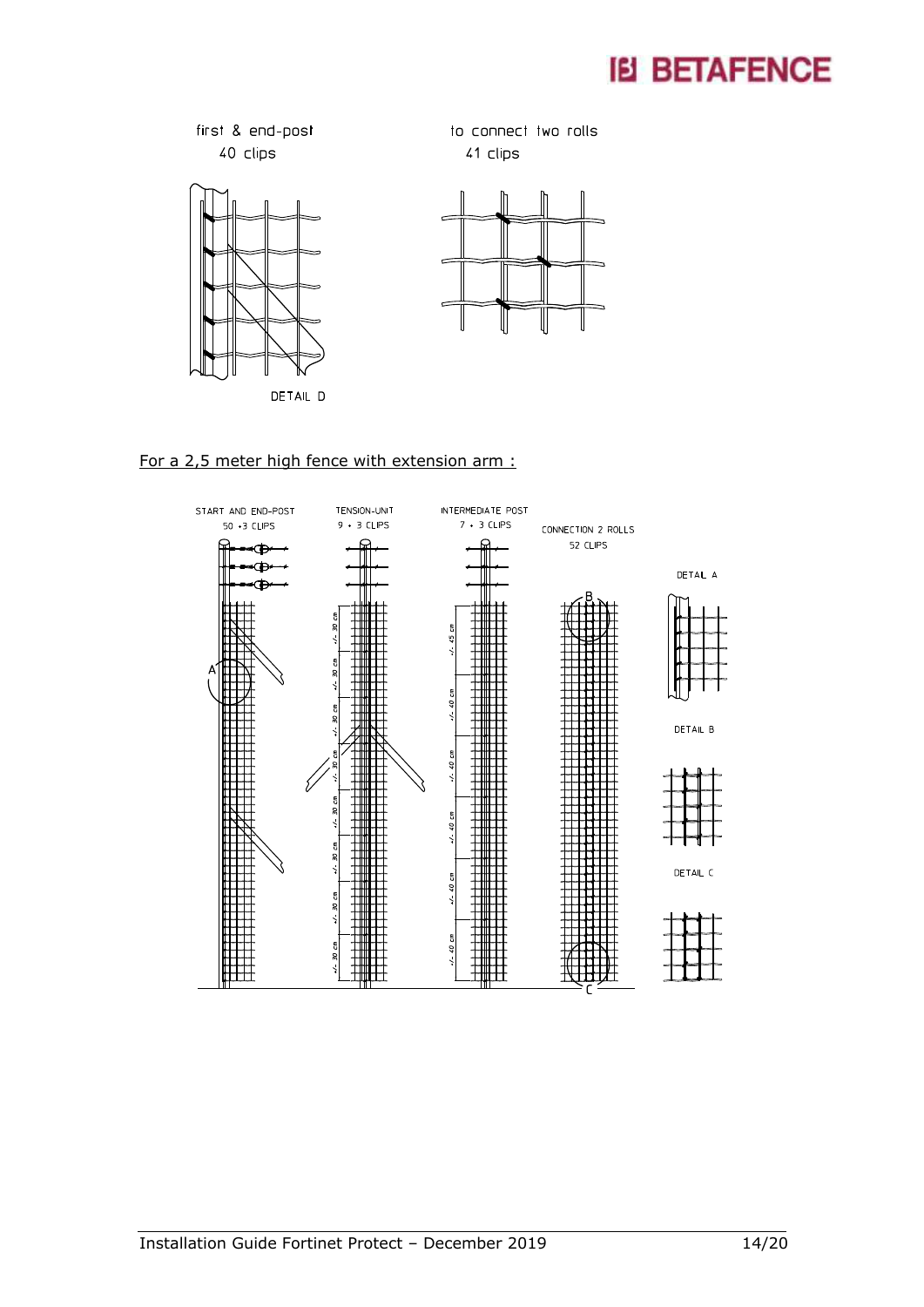

#### 12. Unloading a container :

To avoid damage to the rolls, replace the standard flat forks on the forklift by round pointed beam.

Make sure the forklift can drive into the container to unload to unload. Try to organise a ramp for unloading the container.

Such a tool will increase the speed of unloading substantially.



13. Verify the dimensions and capacities of the excavator:

This is an essential tool to tension in a proper way in all conditions and eliminates working with a winch. In the mean time, the workman with the excavator can transport the heavy rolls, level and backfill the perimeter area.

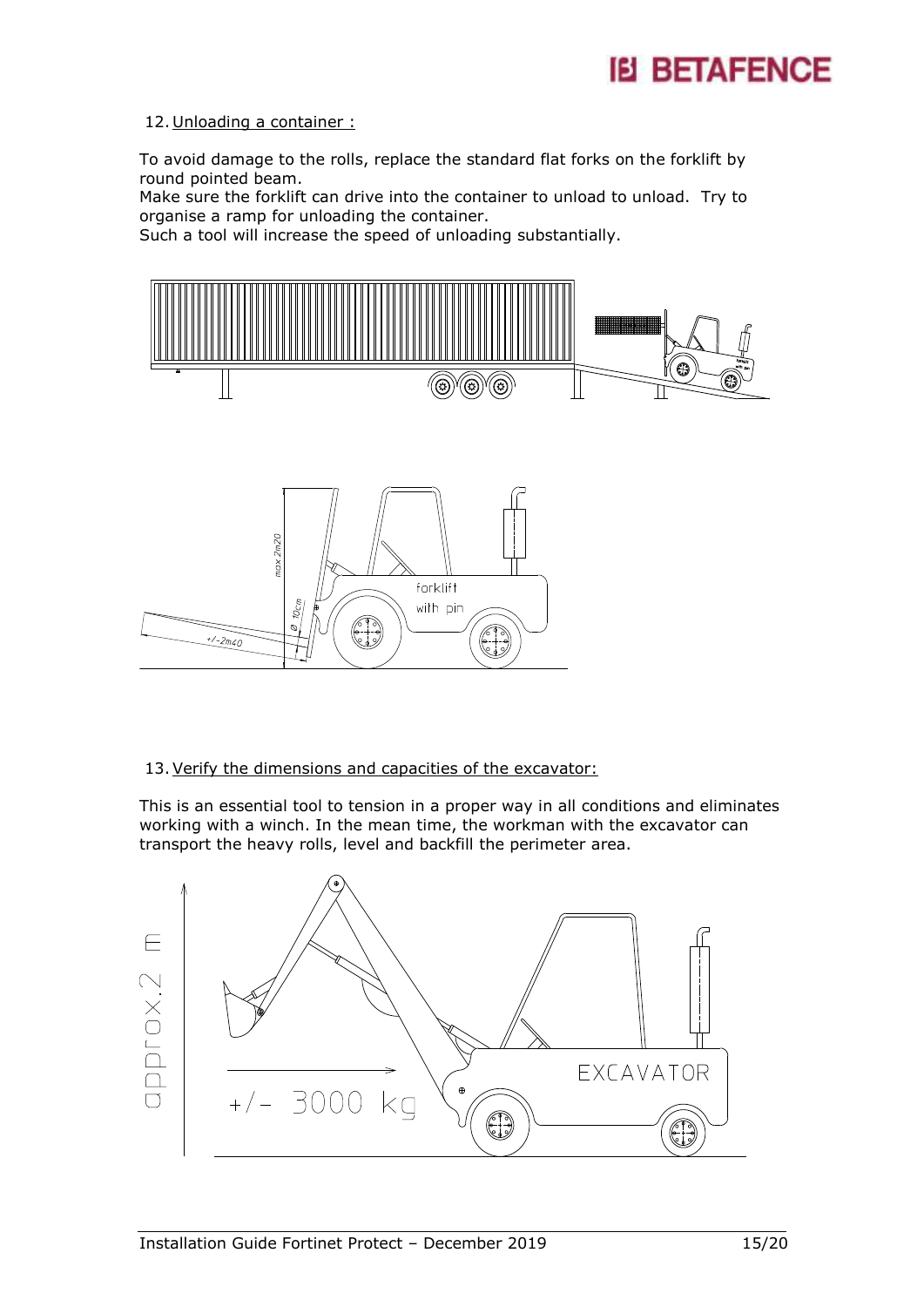### **8. REPARATION OF FORTINET WELDED MESH**



1. Problem of broken mesh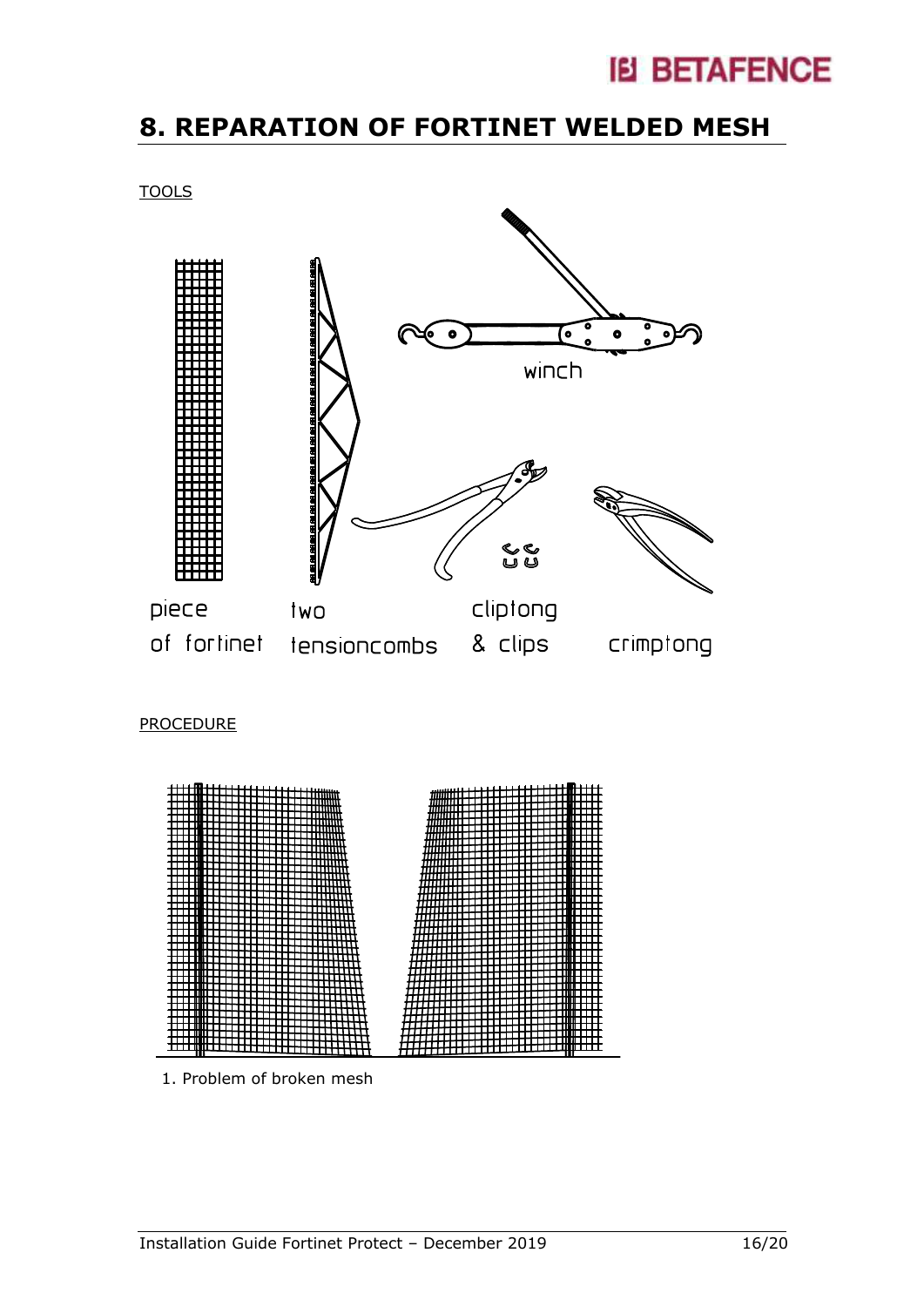

2. Hang on both sides of the mesh a tension comb as close as possible on the inside of the fence, connected with the winch.



3. Pull both ends together by using the winch

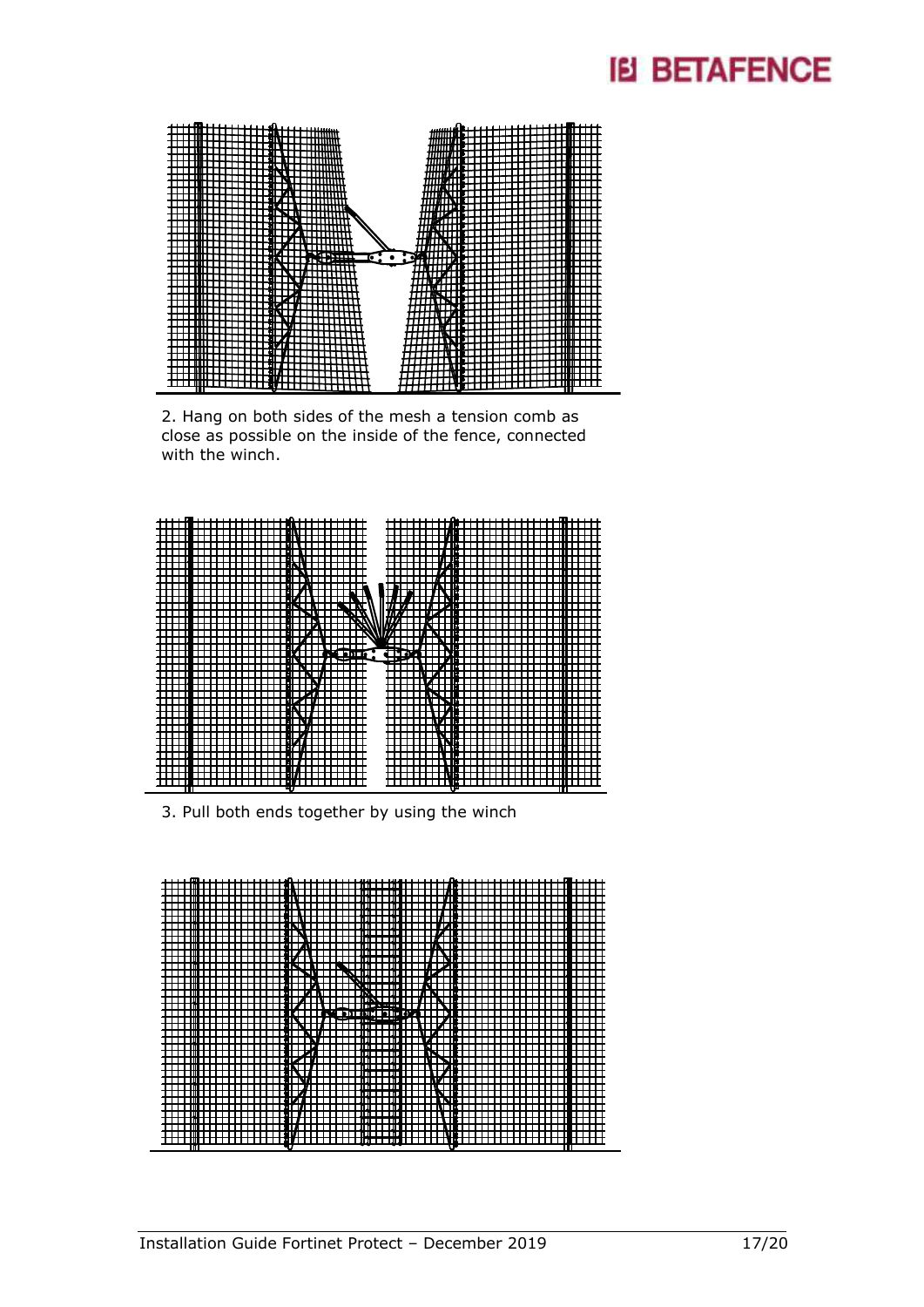4. Adjust the pieces of Fortinet welded mesh and connect all parts using the Fortinet clips



Detail: connection of supplementary piece of Fortinet



5. Remove winch and combs. Add supplementary tension in the fence using the crimp tong, by crimping full rows of meshes from top to bottom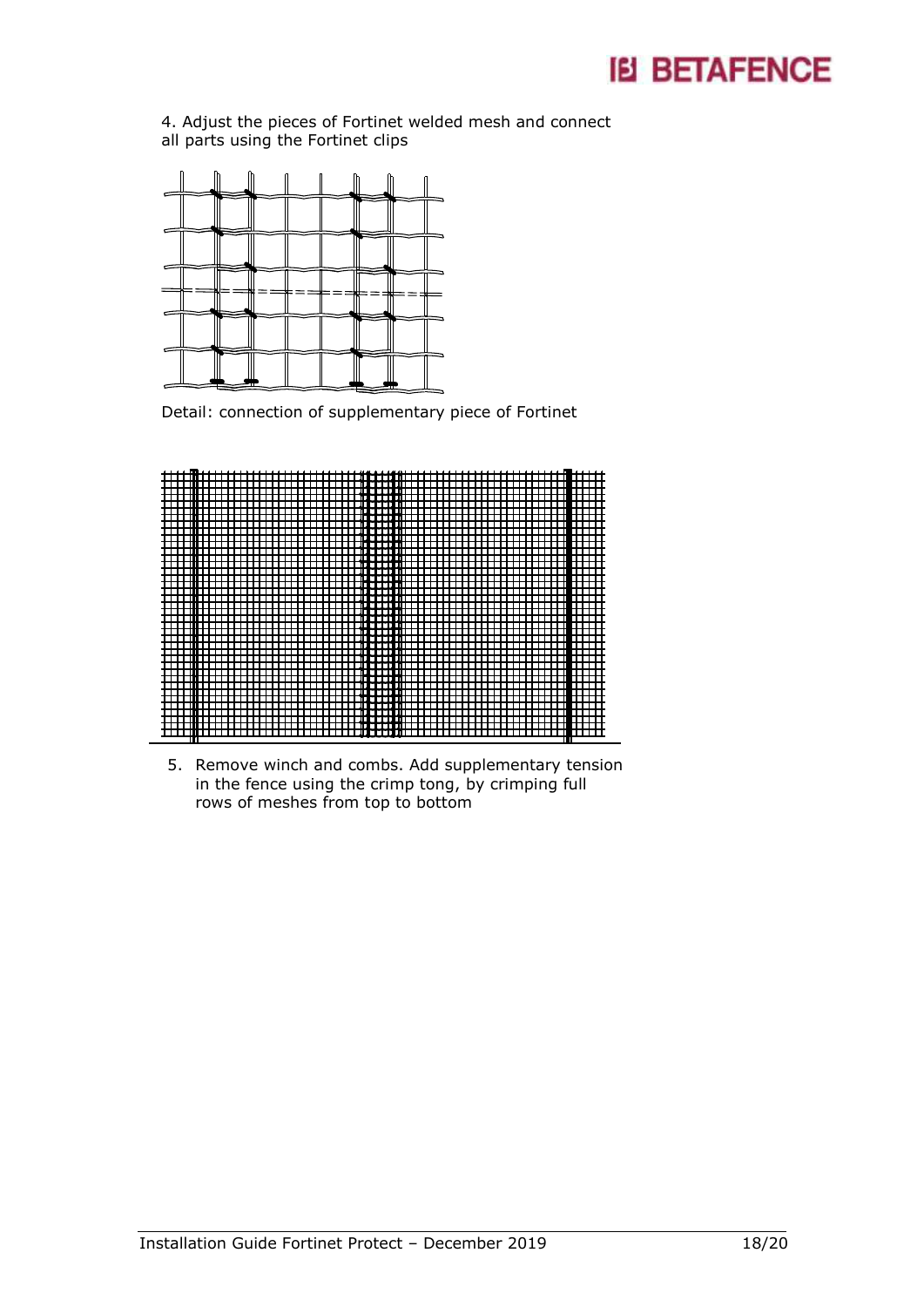### **9. FIXING OF Y-EXTENSION ARMS WITH BARBED WIRE AND CLIPPED RAZOR TAPE ON BEKACLIP POSTS**

### **A. Fixation of the Y-extension arms on straight posts**

#### Off the site

- Enter the Bekaclip post into the small part of the extension arm. If there is a hole diameter 8 mm in the Bekaclip post. This is the part of the post to be embedded into the concrete .
- Using the self drilling screws 4,8x25 mm, you also need a hard steel drive pen to prepare a hole, a specific bit WERA type 851/1 BDC f.i. and a drill and driver with variable speed (450..1500 r/min.) and adjustable torque (3Nm…10Nm).

#### On site

- Install the extension arm in top of the post .
- Using the self drilling screws 4,8x25 mm : you will need the same tooling as described above AND a contra block f.i. a hammer of min. 1.25kg), to prepare a hole in the extension arm to make drilling and screwing easier .



### **B.Fixation of the barbed wire on the Y-extension**

- Unroll a 250 meter long coil of barbed wire in front of the fence.
- Fix the barbed wire on top of an Y-extension,  $+/- 3$  cm beyond the top of the extension arm, at about 125 meter distance from the first post, there where you have brace posts.
- Turn the barbed wire around the Bekaclip extension arm and secure the fixation b.m.o. the standard stainless steel clip on the fixing strip.
- Fix a tensioner on both ends of the barbed wire, see drawing below, and tension the barbed wire properly.